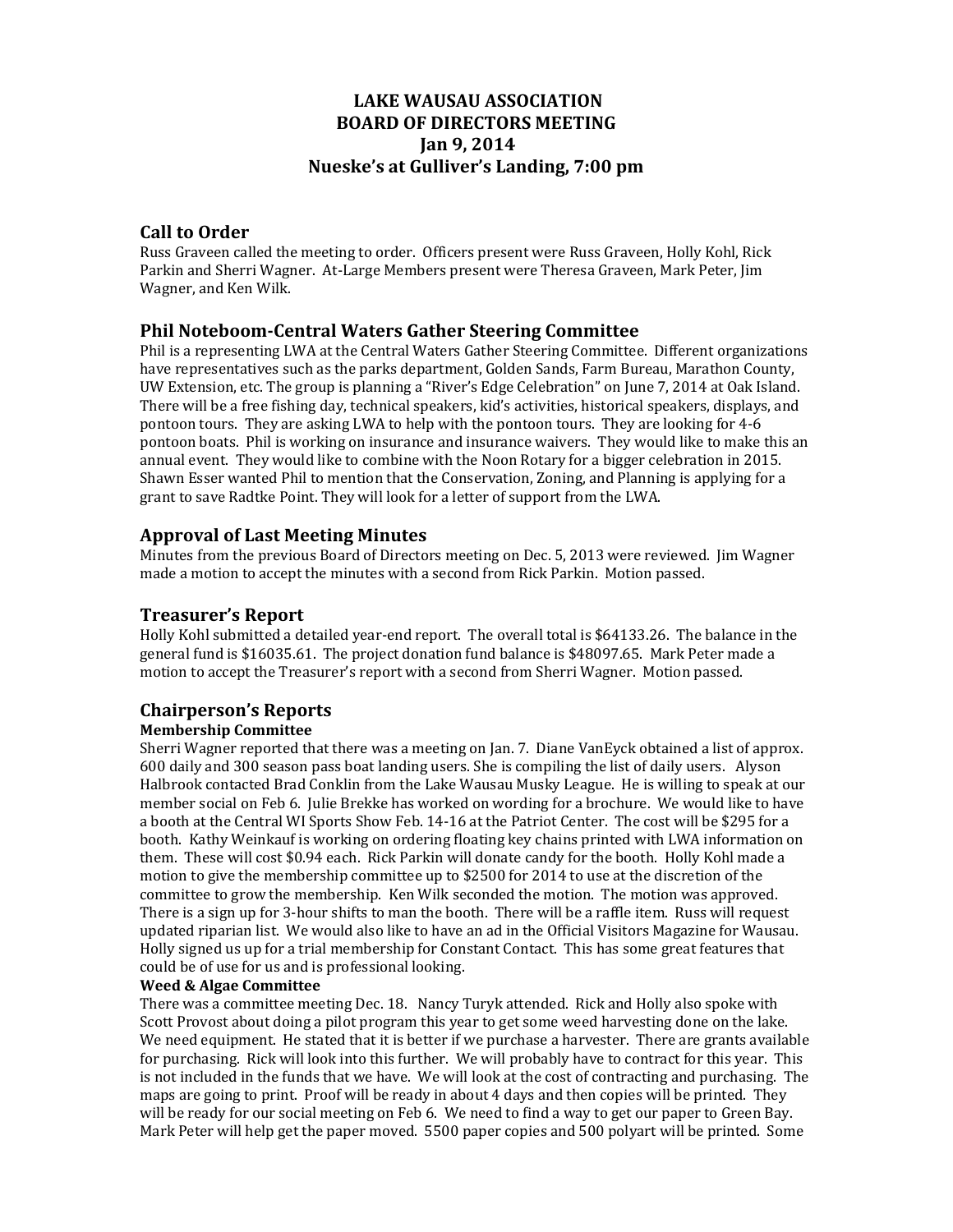copies will be given to the municipalities. Plant management plan development meetings will begin on March  $4<sup>th</sup>$  and April 1<sup>st</sup> at 5:30 at possibility the Town of Rib Mountain. Members of the community and representatives from the municipalities will be invited to these meetings. **Finance Committee**

The committee has not met yet. A date needs to be set for the fundraiser. We are checking on the end of April or the first part of May. We will see what date works the best for Gulliver's. Holly made a motion to set the date at Monday, April 28 pending availability for Gulliver's. Rick seconded the motion. After discussion, we decided to table this until we could see what works best for Gulliver's. The committee will meet after the January  $30<sup>th</sup>$  meeting. Ken will stop and get a stamp for checks that say "For Deposit Only."

## **Old Business**

### **Newsletter**

This will be tabled until we have more information about the fundraiser so that it can be included.

#### **Membership Social Meeting**

Meeting will be Thursday Jan. 30at 7:00 pm at Gulliver's to further plan the social. Rick made a motion to serve \$150 worth of appetizers for the event. Ken Wilk seconded the motion. The motion carried. We will meet on Sunday, Jan. 12 at Wagner's to get the invitations mailed out. Russ talked to Keith Patrick from the DNR. He will speak for 20 minutes about trash reporting and storm water run off or any other topics that are of concern to the membership. Rick will talk to Dave Fossitt from Domtar. He is in charge of operations at the mill. He could speak about the condition of the dam and the dam flows. It could be a short 10 min presentation. Brad Conklin will speak from the Lake Wausau Musky League. Rick Parkin has talked to Lauren Magiera from Channel 9. She would be interested in coming to the social and getting something on the news and then follow up when we are getting more active in the summer. Rick also contacted Muzie Broadcasting. He is waiting for a response. He has Cami Mountain's contact information and will contact her. There will be a short board meeting before the social at 6:30 pm.

#### **Logo**

Rick Parkin talked to Bobby Hayes concerning designing a new logo. He is busy and can't do anything at this time. Chad Nauta is a graphic designer that is willing to work on a logo design for the LWA. He will do this for free. He was told that there is no deadline. We can wait for this before ordering tshirts or hats.

# **Web Site Issues**

Web site software was crashing. Rob installed different software so updates can be made. The restricted access message should be removed. He will set a new counter. Let Holly know of any updates that should be added to the web site.

#### **Business Cards**

Holly made a motion to purchase 1000 business cards for \$40. Ken Wilk seconded. The motion passed. 

#### **Wisconsin River Symposium**

This will be held Friday, Feb. 14 from 9 am  $-3:30$  pm. This is the same time as the Central WI Boat Show. We will send an email to the membership to see if there is any interested members that could attend. Holly will send out the email.

#### **New Business**

#### **QR Symbol**

Sherri went on a web site that let you develop a QR symbol for free. The symbol will take you to the Lake Wausau Assoc. web site when it is scanned by a smartphone. It will be put on the map.

#### **Lake Trash Reporting**

We have an abundance of trash on the lake this year. Keith Patrick is the DNR Freshwater Specialist. He suggested calling the DNR tip hotline that is manned for 24 hours per day. The number for the tip line is 1-800-847-9367. Calls should be made while issues are being witnessed. Keith will have an open forum at the social. The sheriff's department was also contacted. They will increase their snowmobile patrols on the weekends.

#### **River Alliance Symposium**

The symposium will be on Saturday, March 15. It is a chance to network with other citizen groups and learn from their successes and failures. There will be a conference call next week to help with planning. Holly will join the conference call. There is a list of questions that they will ask.